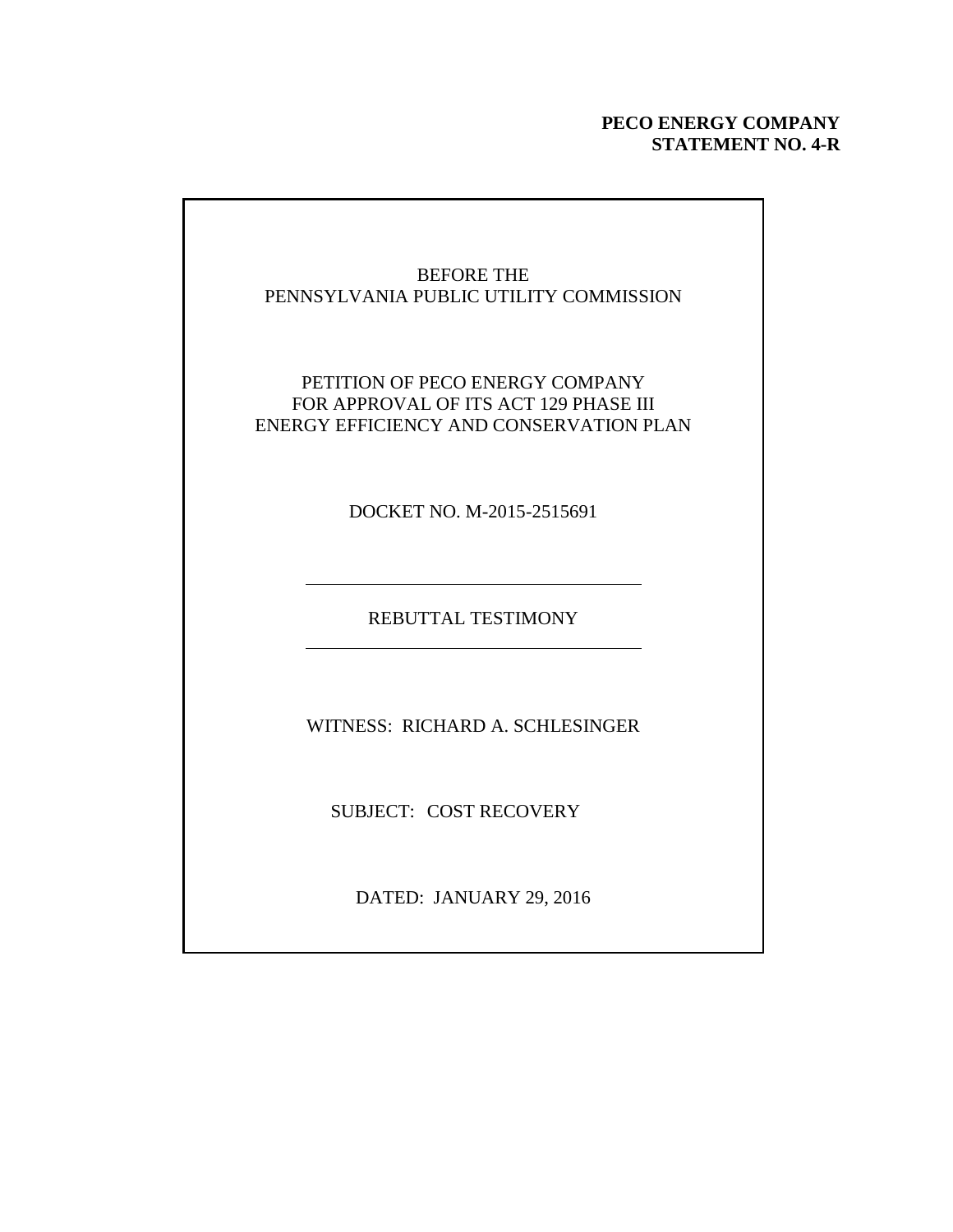## **TABLE OF CONTENTS**

| $\mathbf{I}$ |  |
|--------------|--|
|              |  |
|              |  |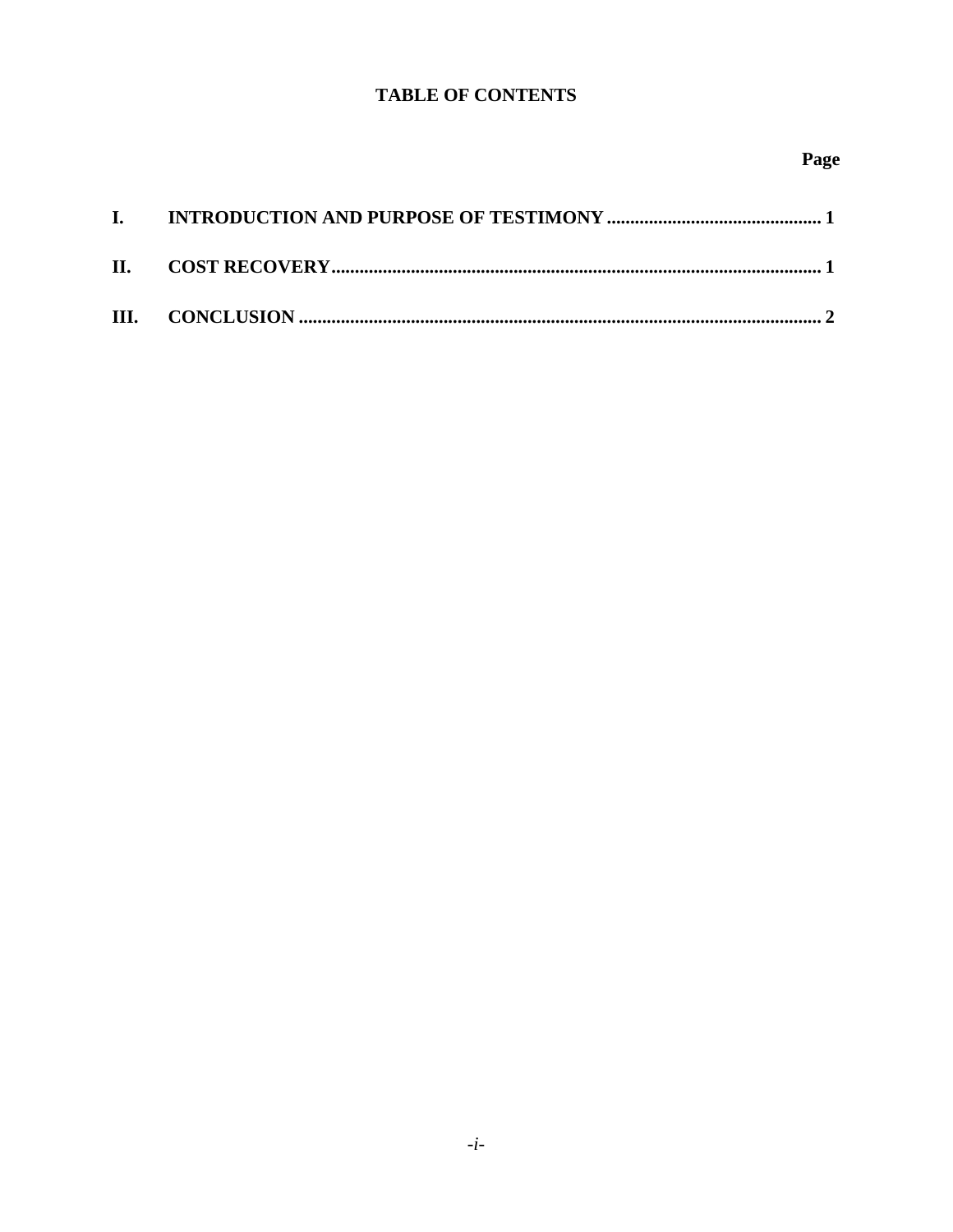## **REBUTTAL TESTIMONY OF RICHARD A. SCHLESINGER**

| $\mathbf{1}$   | I. |    | <b>INTRODUCTION AND PURPOSE OF TESTIMONY</b>                                      |
|----------------|----|----|-----------------------------------------------------------------------------------|
| $\overline{2}$ | 1. | Q. | Please state your full name, professional position and business address.          |
| 3              |    | A. | My name is Richard A. Schlesinger. I am Manager of Retail Rates in the            |
| 4              |    |    | Regulatory Policy and Strategy Department for PECO Energy Company                 |
| 5              |    |    | ("PECO" or the "Company"). My business address is PECO Energy Company,            |
| 6              |    |    | 2301 Market Street, Philadelphia, Pennsylvania 19103.                             |
| 7              | 2. | Q. | Have you previously submitted testimony in this proceeding?                       |
| 8              |    | A. | Yes. I submitted direct testimony that is marked as PECO Statement No. 4. My      |
| 9              |    |    | background and qualifications are set forth in that statement.                    |
| 10             | 3. | Q. | What is the purpose of your rebuttal testimony?                                   |
| 11             |    | A. | The purpose of my rebuttal testimony is to respond to the direct testimony of Mr. |
| 12             |    |    | Geoffrey C. Crandall on behalf of the Pennsylvania Office of Consumer Advocate    |
| 13             |    |    | (the "OCA") regarding PECO's proposed tariff for the recovery of Energy           |
| 14             |    |    | Efficiency and Conservation Plan costs.                                           |
| 15             | П. |    | <b>COST RECOVERY</b>                                                              |
| 16             | 4. | Q. | Mr. Crandall proposes a few modifications to page 40E of the Company's            |
| 17             |    |    | proposed tariff to better align the tariff language with the Commission's         |
| 18             |    |    | Phase III Implementation Order (OCA Statement No. 1, pp. 19-21). Please           |
| 19             |    |    | respond.                                                                          |